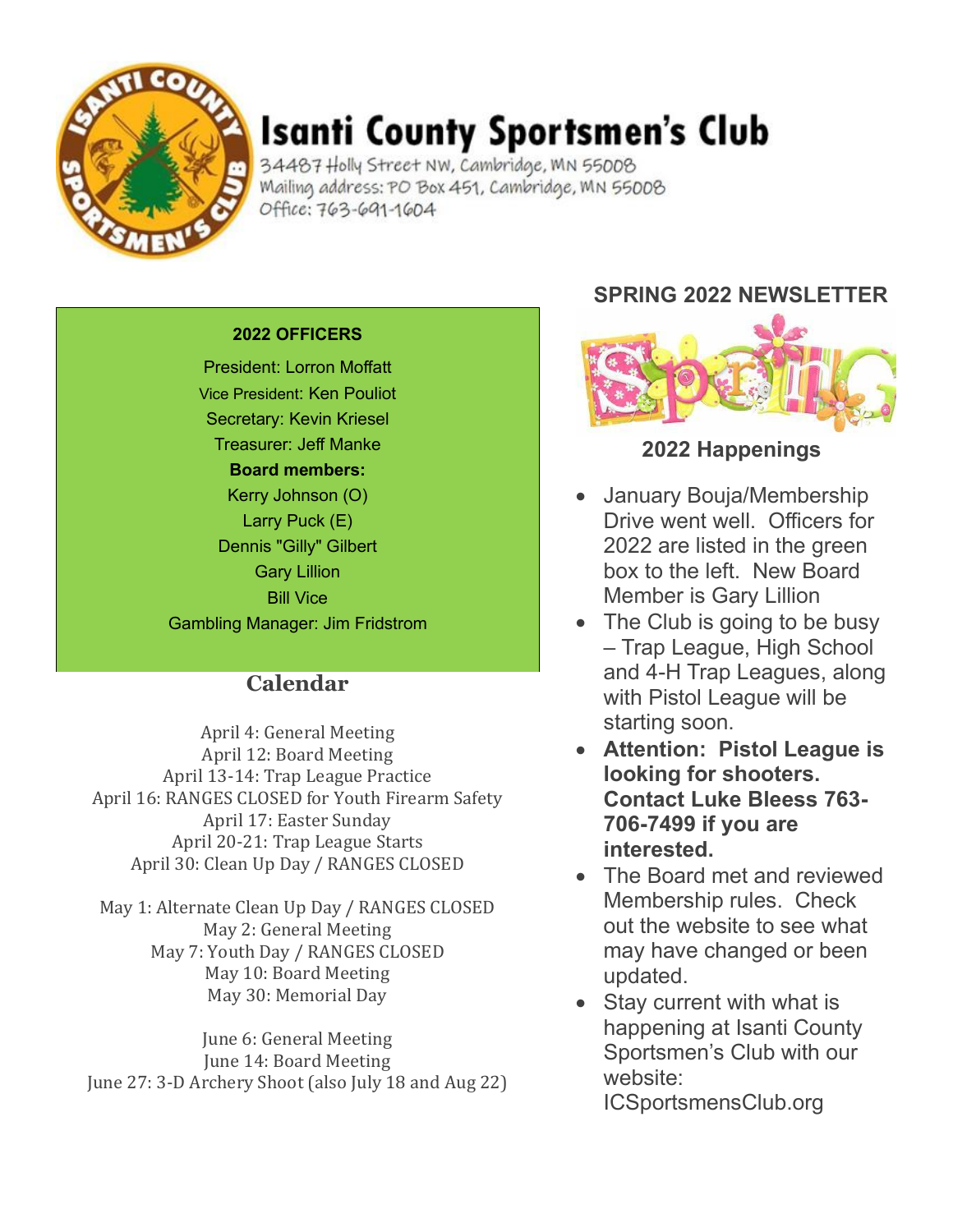

## **Congratulations!**

Amy Thompson -- Sportsman of the Year And Dick Bird - Old Timer of the Year





Lorron Moffatt received a plaque from Dave Pauly, on behalf of the Sportsmen's Club for their \$10,000 donation to the Sharp-tail Grouse Society. Monies were used to help fund grants for conservation work.